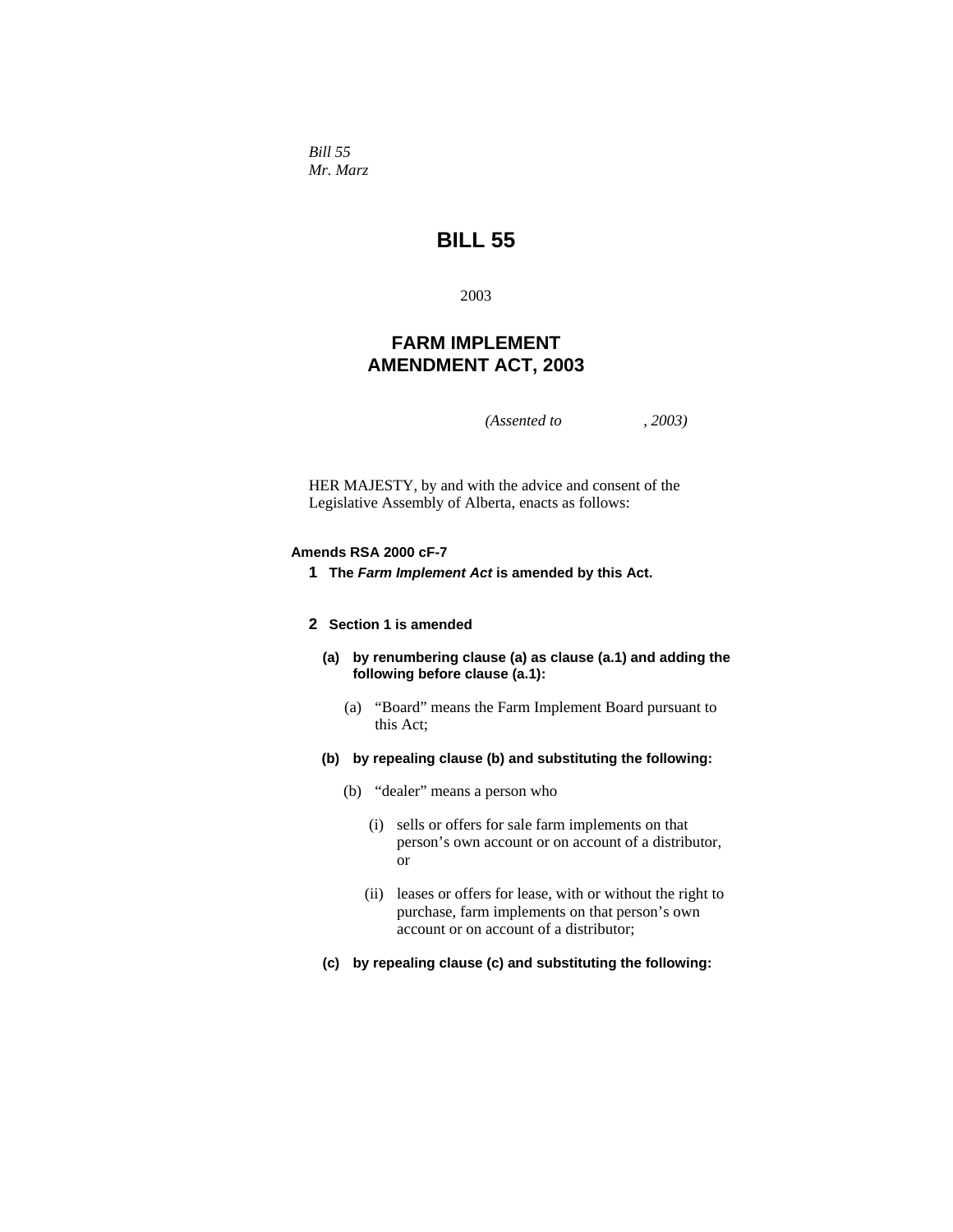(c) "distributor" means a person, including a manufacturer, who sells, leases, consigns or delivers, or offers for sale, lease, consignment or delivery, farm implements to a dealer for sale or lease;

# **(d) by adding the following after clause (d):**

 (d.1) "Fund" means the money held by the Board pursuant to this Act;

### **(e) by adding the following after clause (h):**

 (h.1) "loss" means a direct loss or damage but does not include loss of profits or any other indirect, special or consequential loss or damage;

#### **(f) by adding the following after clause (i):**

- (i.1) "part" means a part for a farm implement but does not include any services with respect to installing the part;
- **(g) in clause (j) by adding** "from a dealer" **after** "farm implement";

# **(h) by adding the following after clause (j):**

 (k) "sale agreement" means an agreement to purchase a farm implement.

## **3 Section 26 is amended**

# **(a) by repealing subsection (1) and substituting the following:**

#### **Licences**

**26(1)** No person shall

- (a) sell, offer for sale, lease or offer for lease, lease-purchase or offer for lease-purchase or enter into any sale agreement, lease or lease-purchase agreement respecting a farm implement unless that person holds a dealer's licence, or
- (b) carry on business as a distributor unless the person holds a distributor's licence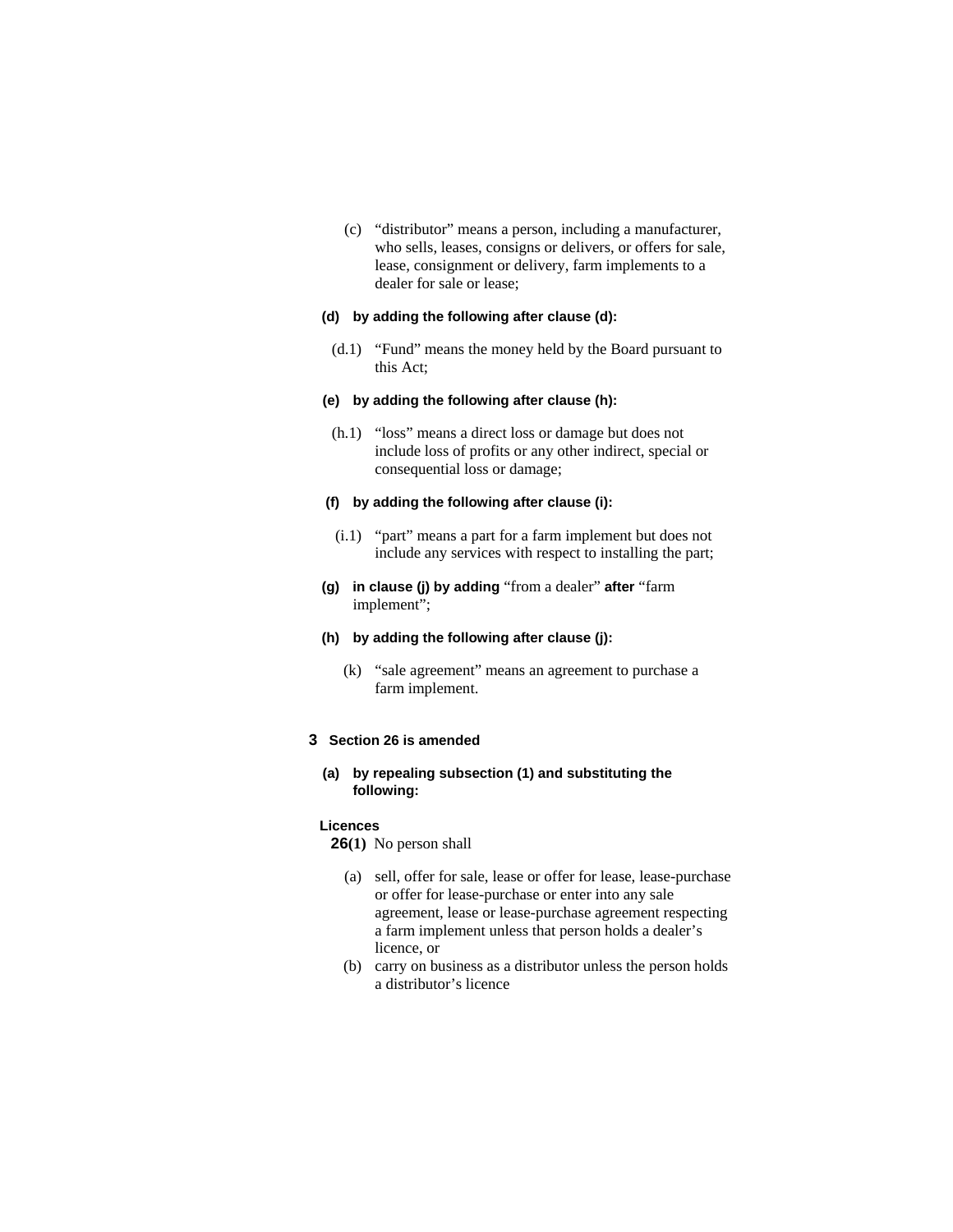issued to that person under this Act.

**(1.1)** The requirement in subsection (1)(a) for a licence does not apply to a purchaser or to a lessee.

- **(1.2)** A person who wishes to obtain a licence must
	- (a) apply to the Minister in the form provided for in the regulations,
	- (b) pay the licence fee prescribed in the regulations, and
	- (c) on and after January 1, 2004, pay any levy and pay an assessment, if required, for the Fund.

**(1.3)** A licence issued under this Act expires on December 31 of the year in which it is issued.

# **(b) by adding the following after subsection (2):**

**(2.1)** Despite subsection (2), on and after January 1, 2004 a bond is not required for a licence to be issued but the applicant must pay a levy and, if required, must pay an assessment.

**(2.2)** The Minister may impose conditions on a licence that the Minister considers appropriate.

**(2.3)** A licensee must comply with the conditions imposed on the licence.

**(c) in subsection (3) by adding** "before January 1, 2004" **after**  "may at any time";

### **(d) by adding the following after subsection (4):**

**(5)** A bond furnished to the Minister under subsection (2) terminates on December 31, 2003.

**(6)** When a bond is terminated under subsection (5) the bond issuer must pay back to the licensee the premium attributable to the unused portion of the bond, and the bond issuer shall not assess a penalty against the licensee with respect to the termination of the bond.

**(7)** If a claim arises from when a bond was in effect, the claim must be dealt with in accordance with subsection (4).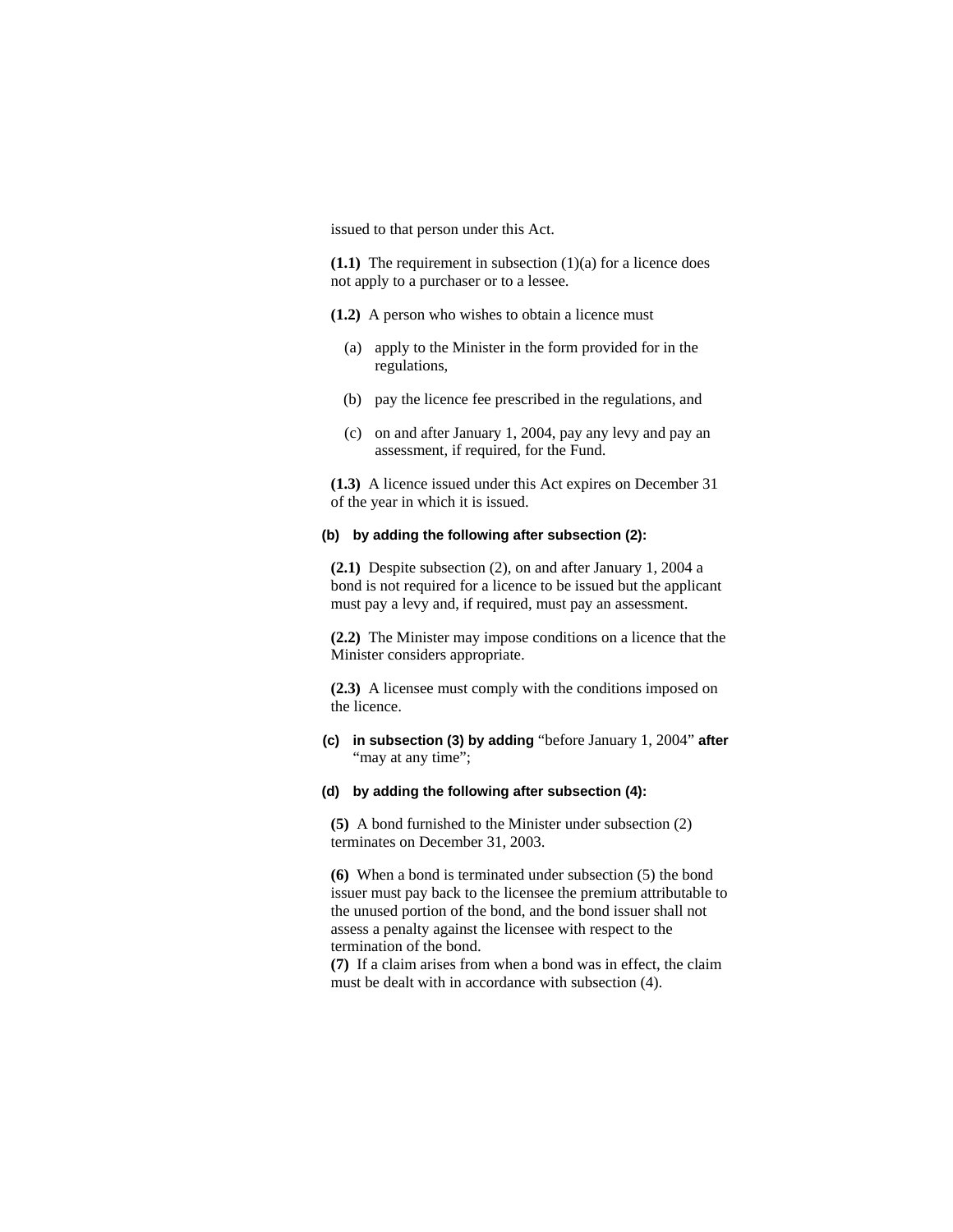**(8)** If a dealer or distributor who is required by this section to hold a licence does not hold a licence or the licence is suspended, the Minister may give written notice of that fact to any persons as the Minister considers necessary.

**(9)** A person to whom a written notice has been given pursuant to subsection (8) shall not, while the dealer or distributor remains unlicensed or while the licence is suspended, deliver or cause to be delivered a farm implement to

- (a) the dealer or distributor,
- (b) a person designated by the dealer or distributor, or
- (c) a person seeking to acquire a farm implement through the dealer or distributor.

# **4 Section 27(1) is amended**

- **(a) by striking out** "or" **at the end of clause (a);**
- **(b) in clause (b) by striking out** "or the regulations" **and**  substituting ", the regulations or the conditions imposed on the licence,";

### **(c) by adding the following after clause (b):**

- (c) the person to whom the licence was issued made any false or misleading statement in any documents supplied in support of the application for the licence,
- (d) the licence was issued as a result of a clerical or administrative error,
- (e) in the opinion of the Minister, the licensee or, in the case of a corporate licensee, its officers or directors, cannot reasonably be expected to be financially responsible in the conduct of the licensee's business, or
- (f) the licensee fails to pay any fee, levy, assessment or penalty imposed under this Act, or fees imposed under section 12 of the *Government Organization Act* with respect to this Act, by the due date.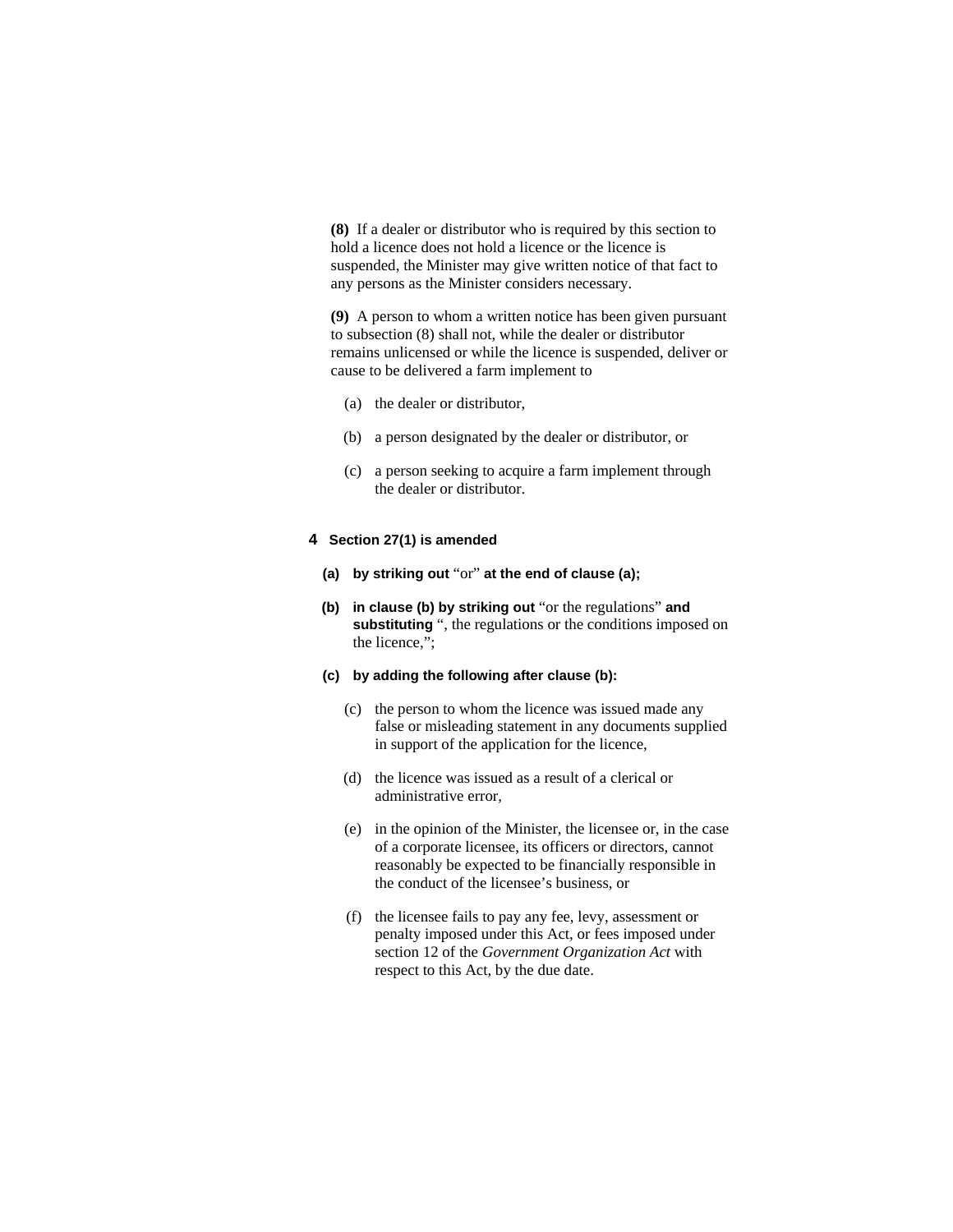# **5 Section 28 is amended**

- **(a) in subsection (1) by striking out** "serving the Minister with a notice of appeal within 30" **and substituting** "giving the Board a notice of appeal within 14";
- **(b) by adding the following after subsection (1):**

**(1.1)** On receipt of a notice of appeal, the Board must hold a hearing as soon as practicable.

- **(c) by repealing subsections (2) and (3);**
- **(d) in subsection (4) by striking out** "An appeal board that hears an appeal under this section may" **and substituting**  "When the Board hears an appeal under this section, it may";
- **(e) by repealing subsections (5) to (7) and substituting the following:**

**(5)** A decision of the Board is final and there is no appeal from or review of the decision except on a question of jurisdiction or on a question of law.

# **6 Section 29(2) is amended by striking out** "Minister" **and substituting** "Board".

# **7 Section 30 is amended by adding the following after clause (p):**

- (q) respecting the membership and organization of the Board and any matter relating to the powers, duties, functions and operation of the Board;
- (r) respecting the assessing of risk and the setting of levies and assessments;
- (s) respecting applications for compensation from the Fund;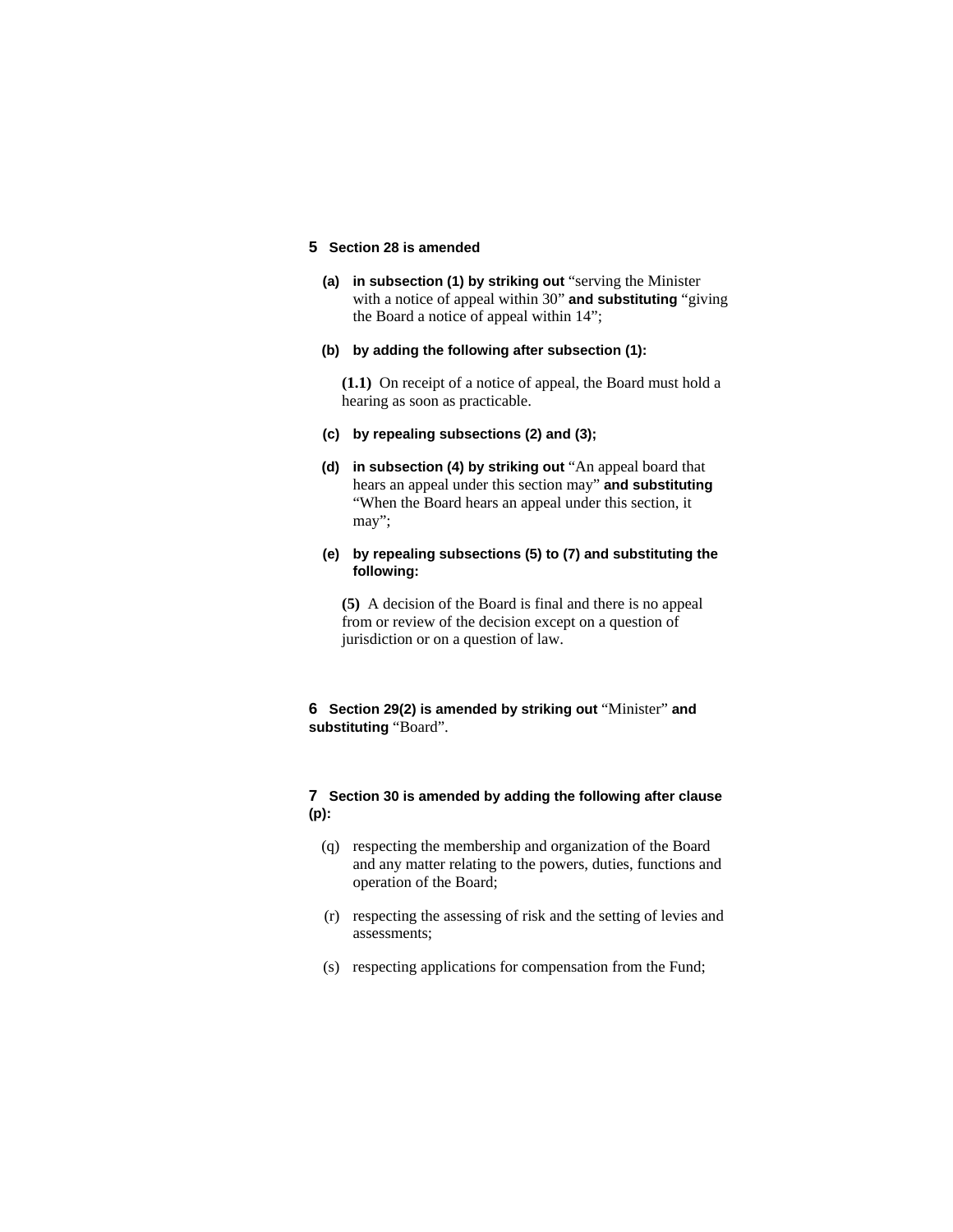- (t) respecting the practices and procedures of the Board, including the holding of appeals and hearings;
- (u) respecting the payment of money to and from the Fund and how money in the Fund is held and invested;
- (v) respecting the giving of notices and service of documents under this Act;
- (w) respecting penalties set by the Board under this Act;
- (x) respecting the payment of levies, assessments and penalties and the collection of them on behalf of the Board.

### **8 The following is added after section 30:**

#### **Transitional regulations**

**30.1(1)** The Lieutenant Governor in Council may make regulations

- (a) respecting the termination of bonds under section 26(5);
- (b) providing for the transition from bonds to levies and assessments;
- (c) despite section 39, setting levies and assessments to be paid in 2004;
- (d) respecting any other matter necessary to give effect to sections 34 to 42 in accordance with their intent or to supply any deficiency in them.

**(2)** A regulation made under subsection (1) may be made retroactive to the extent set out in the regulation.

**(3)** A regulation made under subsection (1) is repealed on the earliest of

- (a) the coming into force of an amendment that adds the subject-matter of the regulation to this Act;
- (b) the coming into force of a regulation that repeals the regulation made under subsection (1);
- (c) 2 years after the regulation comes into force.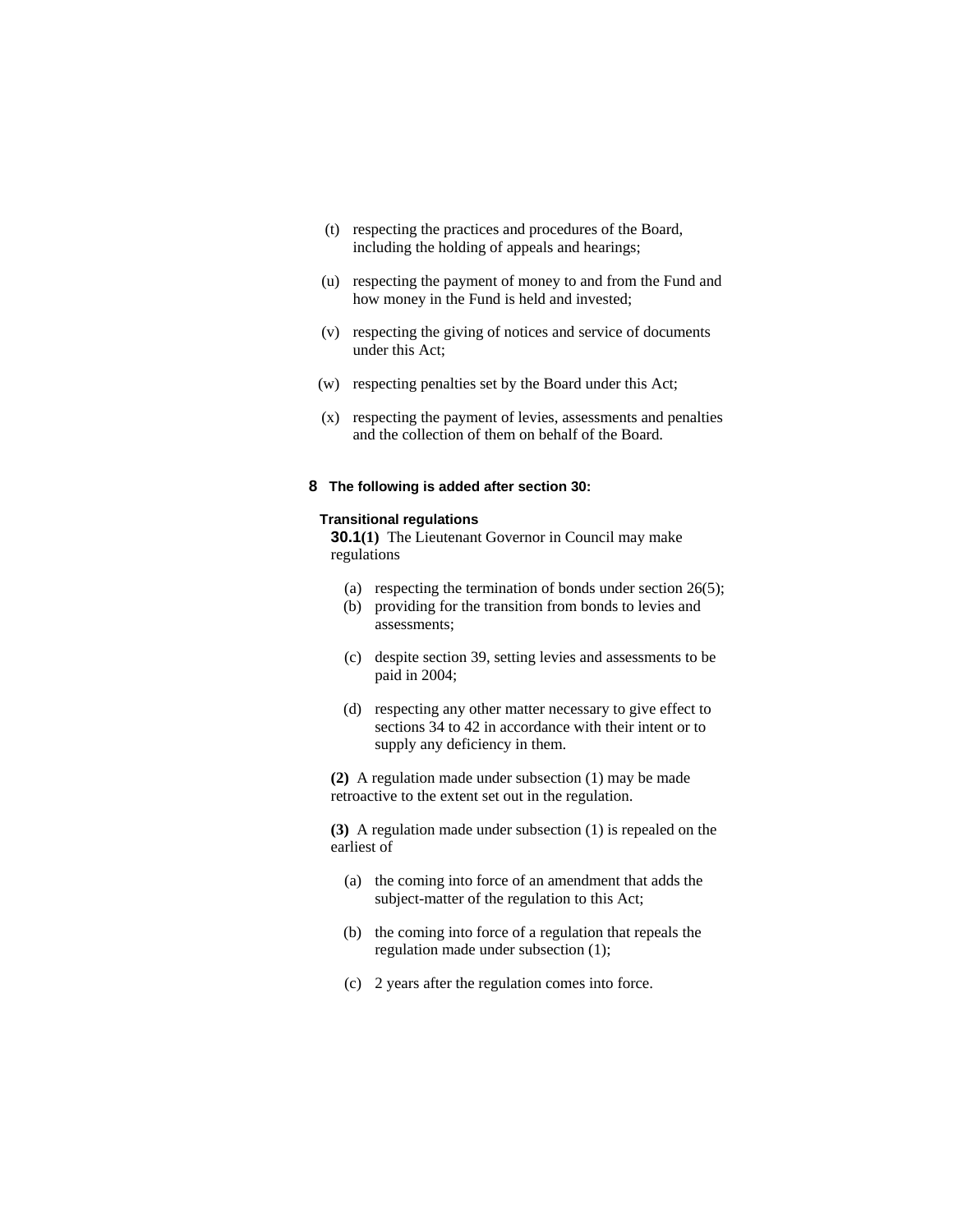**(4)** The repeal of a regulation under subsection (3)(b) or (c) does not affect anything done, incurred or acquired under the authority of the regulation before the repeal of the regulation.

# **9 Section 32(1) is repealed and the following is substituted:**

### **Offence and penalty**

**32(1)** A person who contravenes this Act or the regulations is guilty of an offence and liable on summary conviction to a fine of not more than \$50 000.

# **10 The following is added after section 33:**

#### **Board established**

**34(1)** There is hereby established a corporation known as the Farm Implement Board consisting of 7 members determined in accordance with the regulations.

**(2)** The members may not be determined in a manner that would make the Board a Provincial corporation or Crown-controlled organization as those terms are defined in the *Financial Administration Act*.

**(3)** The Board has the capacity and, subject to this Act and the regulations, the rights, powers and privileges of a natural person.

**(4)** The Board may not borrow money or guarantee a loan.

**(5)** The Minister may provide administrative services to the Board.

**(6)** The Board may make rules governing, subject to the regulations, the practice and procedure of the Board.

## **Procedural fairness**

**35** The Board is bound by the rules of procedural fairness in carrying out its functions under this Act.

### **Board's mandate**

**36** The Board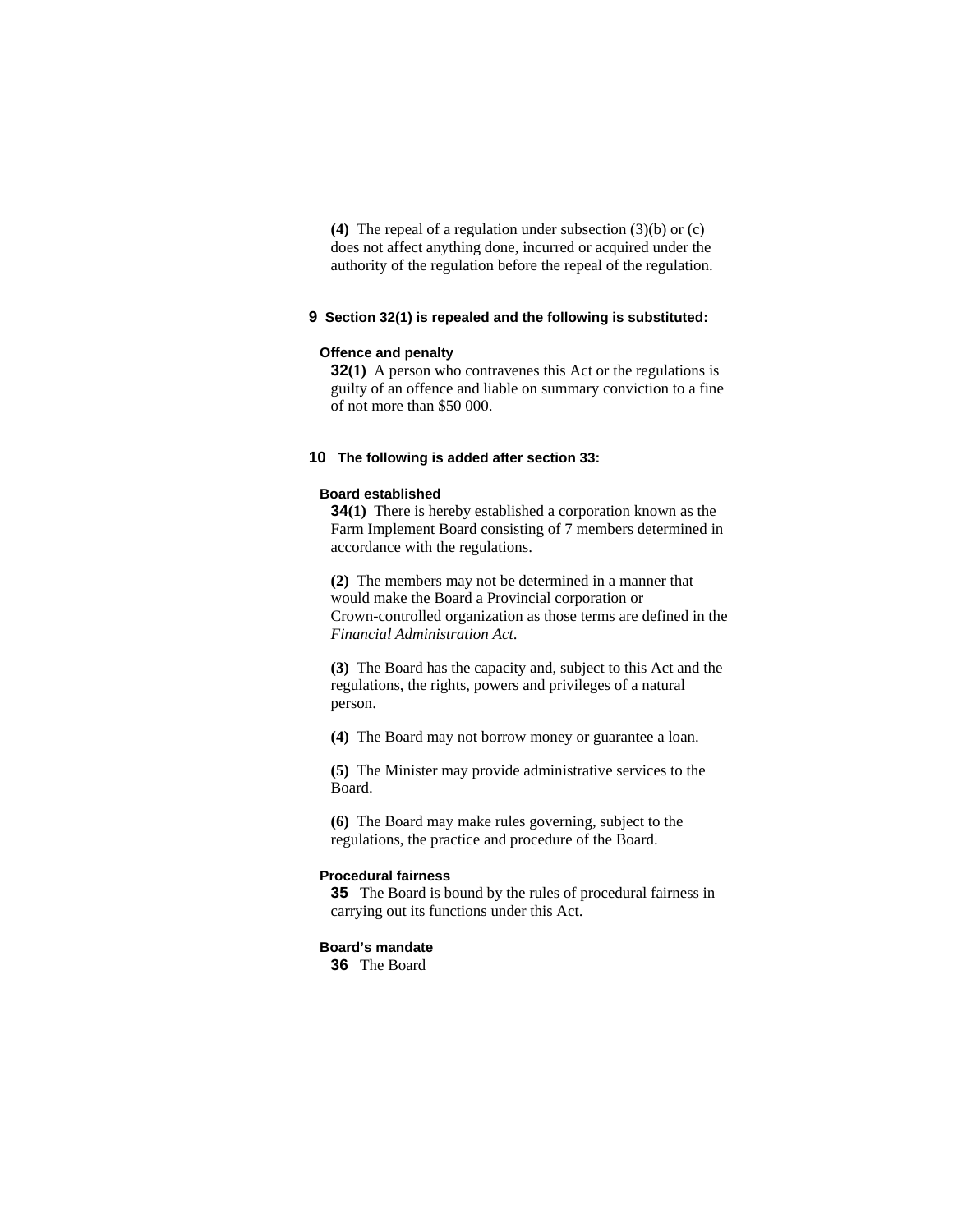- (a) must hold appeals under section 28 and hearings under section 38,
- (b) subject to this Act, must set levies and may set assessments for the Fund,
- (c) must hold the Fund, invest the money in the Fund, pay money out of the Fund and report on the Fund in accordance with this Act,
- (d) must carry out any duty given to the Board by regulation, and
- (e) must notify the Minister of levies, assessments and penalties that are unpaid.

### **Application for compensation**

**37(1)** Subject to section 26(7), this section applies to a farm implement purchased or leased pursuant to a sale agreement, lease agreement or lease-purchase agreement on or after January 1, 2003.

**(2)** A purchaser, lessee, distributor or dealer may apply to the Board for compensation for loss arising from the breach of a sale agreement, lease or lease-purchase agreement or of a provision of this Act within one year of the loss.

- **(3)** An application under this section must
	- (a) be in writing,
	- (b) state the name and address of the applicant and the name and address of the dealer and the distributor who supplied the farm implement that caused the loss,
	- (c) describe the loss and how the loss occurred, and
	- (d) be in the form and manner required by the regulations.

**(4)** The applicant must give a copy of the application to the dealer and the distributor.

**(5)** Any defect or inaccuracy in an application under this section does not bar the right to compensation if the Board is of the opinion that the claim to compensation has merit and ought to be allowed.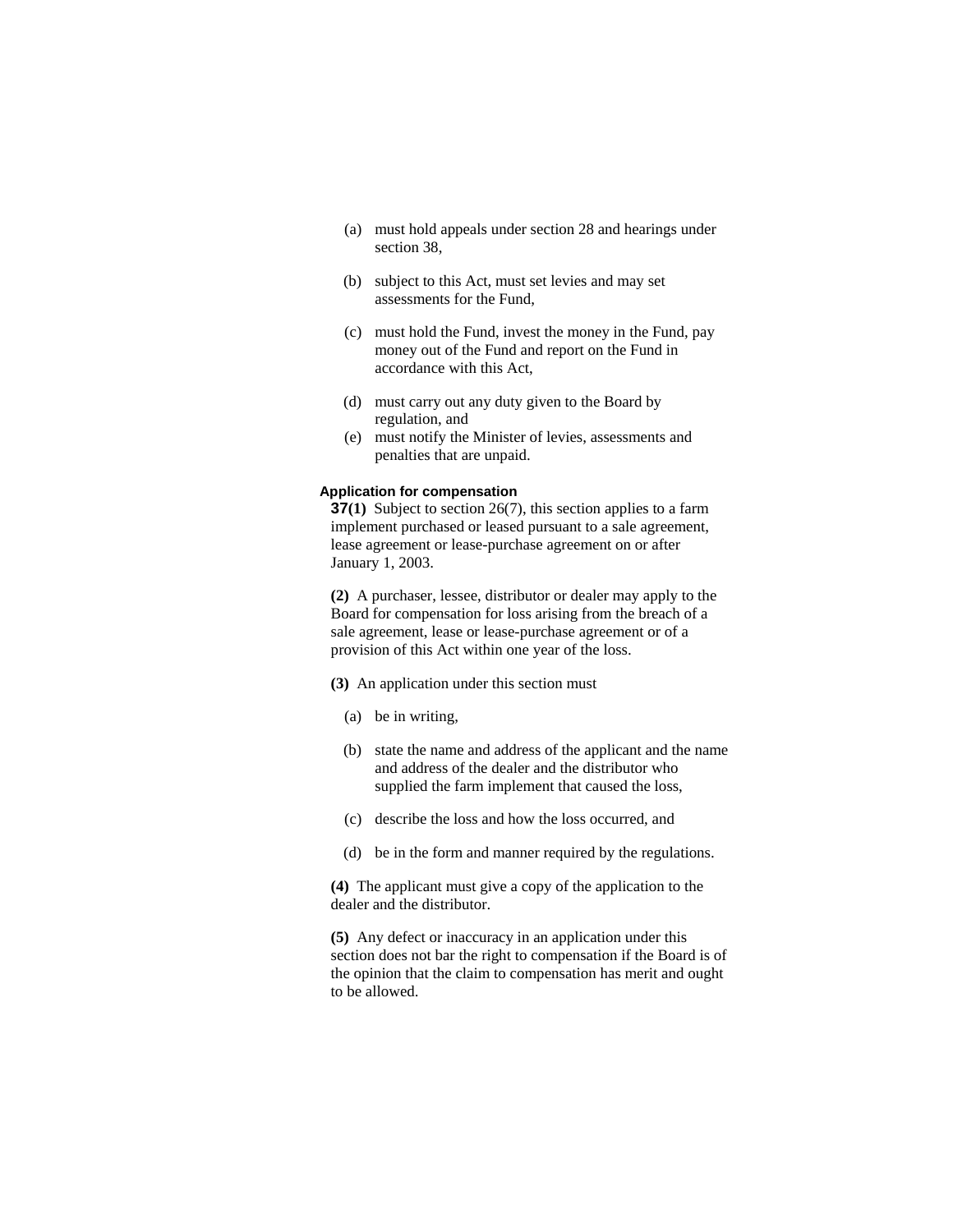### **Hearing**

**38(1)** On receipt of an application under section 37, the Board may, subject to the regulations, conduct a hearing.

**(2)** The applicant, the dealer, the distributor and any other person the Board allows may make submissions at the hearing.

**(3)** For the purposes of a hearing the Board may, by giving notice, request any person to provide information, and the person must provide the information on receipt of the notice.

**(4)** On completion of a hearing, the Board may dismiss the application or award compensation to the applicant.

**(5)** A decision of the Board is final and there is no appeal from or review of the decision except on a question of jurisdiction or on a question of law.

**(6)** The Board shall not award compensation to an applicant who has received a judgment from a court for the loss in respect of which compensation is applied for under this Act.

**(7)** An applicant does not have the right to apply to a court for damages for the same loss for which the applicant has been awarded compensation under this Act.

## **Fund**

**39(1)** The Farm Implement Compensation Fund consists of the money received by the Board from levies, assessments and penalties in accordance with this Act.

**(2)** Despite subsection (1), penalties under section 32 do not form part of the Fund.

**(3)** The Board shall, in each year, by a notice, set the levy to be paid by applicants for licences in any amount, subject to the regulations, that the Board considers sufficient to pay awards of compensation.

**(4)** Subject to the regulations, in addition to the amounts levied under subsection (3), the Board may order an additional assessment on applicants who did not hold a licence in the preceding year and on licensees with respect to whom the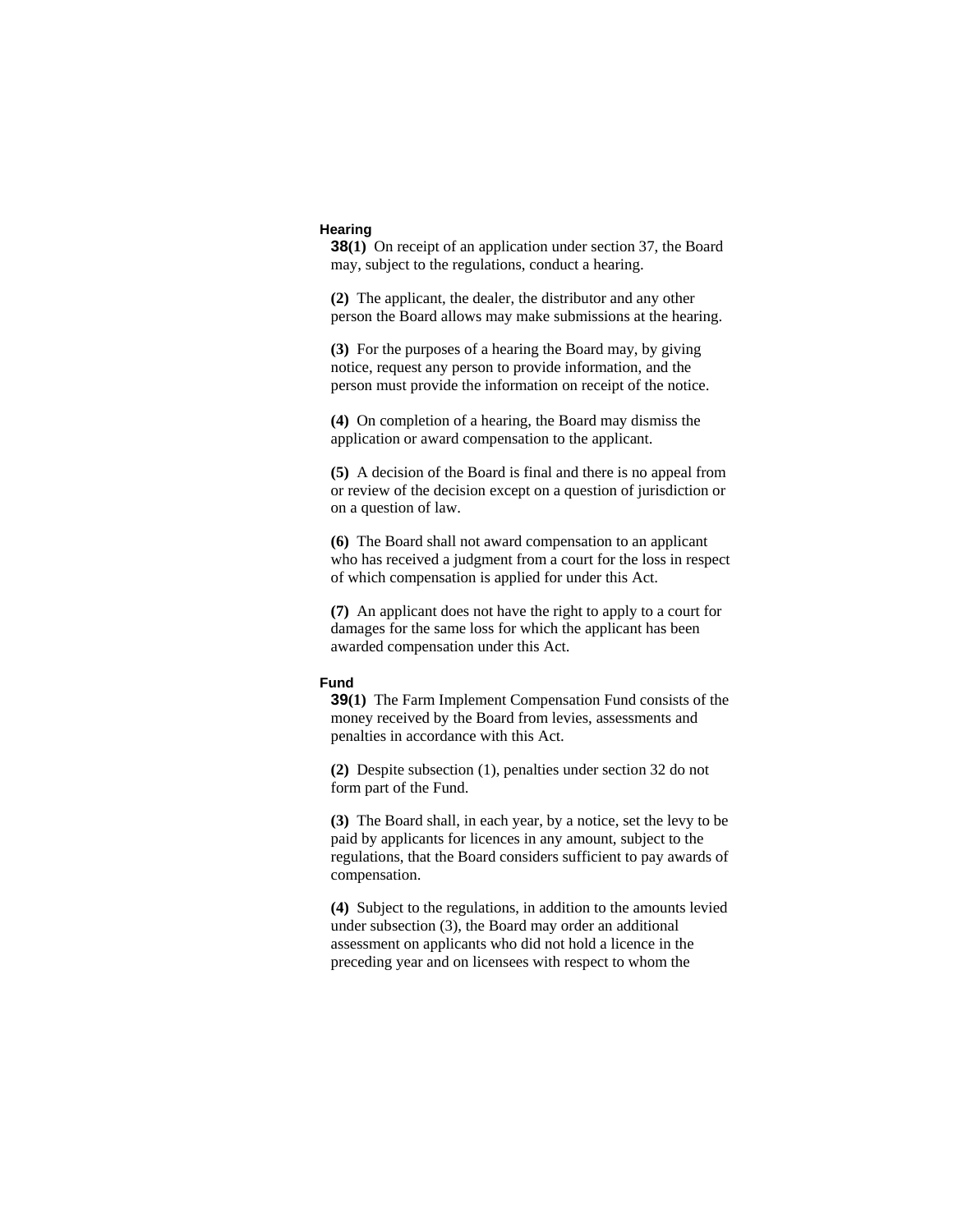Board has awarded compensation from the Fund, and the Board must set the date by which the assessment must be paid.

**(5)** The levies, assessments and penalties are due to the Board for deposit in the Fund.

# **Use of Fund**

**40(1)** The Board may make payments from the Fund for compensation awarded by the Board under section 38.

**(2)** Despite subsection (1), the Board shall not pay money from the Fund in a greater amount than there is money in the Fund.

**(3)** If a person who has been awarded compensation does not receive any or full payment from the Fund because there is insufficient money in the Fund, the award does not lapse but is payable in a subsequent year when there is sufficient money in the Fund.

# **Power of Board to enforce assessments**

**41(1)** A licensee must pay as a penalty for default any percentage, as provided for in the regulations, of the amount owing that remains unpaid after the date an assessment is to be paid.

**(2)** If a licensee fails to pay an amount owing on or before the date described in subsection (1), the Board may file with the Court of Queen's Bench a certificate that sets out

- (a) the amount owing that remains unpaid at the date of the certificate,
- (b) the amount of any penalty imposed pursuant to subsection (1), and
- (c) the person from whom the amount owing and penalty are recoverable.

**(3)** A certificate filed pursuant to this section has the same effect as if it were a judgment obtained in the Court of Queen's Bench for the recovery of a debt in the amount specified in the certificate, together with any reasonable costs and charges with respect to its filing.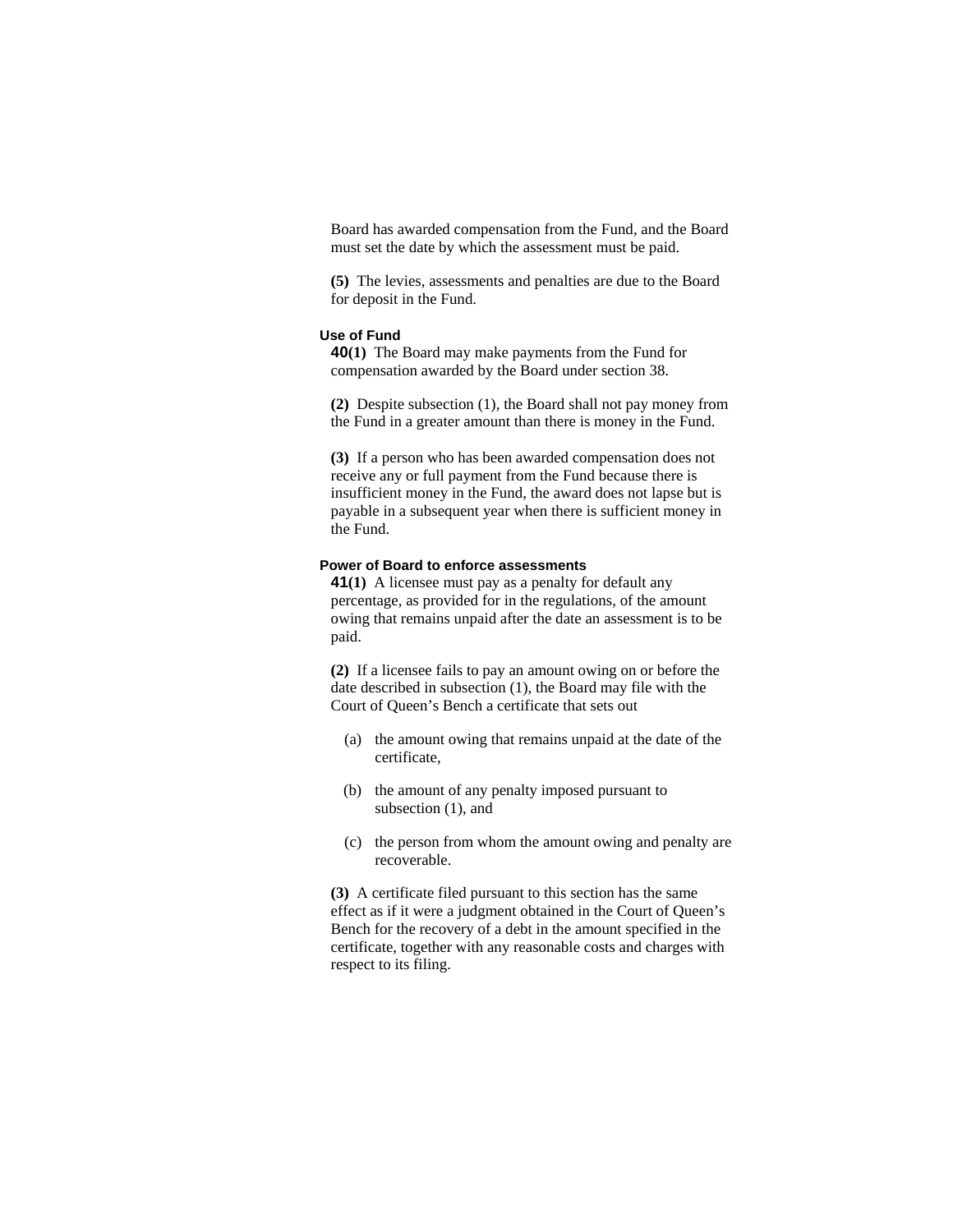**(4)** Any money received pursuant to subsection (3) is due to the Board for deposit in the Fund.

# **Board report**

**42(1)** The Board must prepare a report after each fiscal year on its activities and the activities of the Fund and submit the report to the Minister.

**(2)** On receiving a report under subsection (1), the Minister must lay the report before the Legislative Assembly if it is then sitting, and if it is not then sitting, within 15 days after the commencement of the next sitting.

#### **Sharing information**

**43(1)** The Board may disclose information, including personal information, to the Minister if it relates to the administration of this Act.

**(2)** The Minister may disclose information, including personal information, to the Board if it relates to licences under this Act.

**(3)** The Board and the Minister may collect and use the information that is disclosed pursuant to this section.

# **Liability exemption**

**44** No action lies against the Board or the members of the Board for anything done or omitted to be done by any of them in good faith while exercising their powers and performing their duties under this Act.

**11 This Act comes into force on January 1, 2004.** 

### **Explanatory Notes**

**1** Amends chapter F-7 of the Revised Statutes of Alberta 2000.

**2** Section 1 presently reads: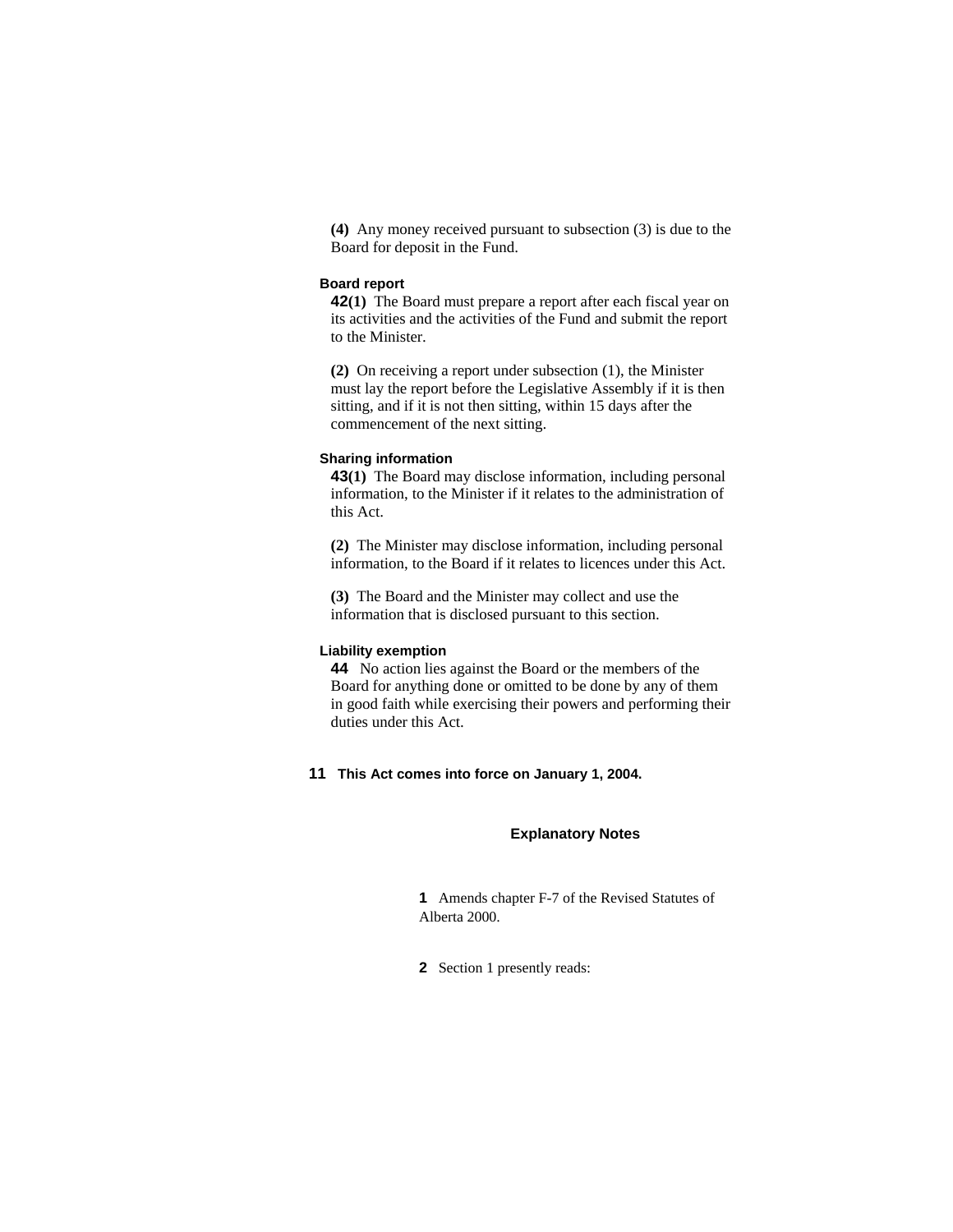#### *1 In this Act,*

- *(a) "custom operator" means a person who purchases a new farm implement and uses or permits the use of that farm implement for hire or for service to others for valuable consideration to the extent of at least 50% of the annual use of that farm implement;*
- *(b) "dealer" means a person operating in the ordinary course of business a retail establishment for the sale of farm implements;*
- *(c) "distributor" means a person, including a manufacturer, who sells, consigns or delivers farm implements to a dealer for sale in the ordinary course of business;*
- *(d) "farm implement" means any implement, equipment, engine, motor, machine, combine, tractor or attachment used or intended for use in farming operations but does not include any thing excluded from the definition of farm implement by the regulations;*
- *(e) "inspector" means an inspector appointed under section 33;*
- *(f) "lease" means a lease of a farm implement under which the lessee is not given the right to purchase the farm implement;*
- *(g) "lease-purchase agreement" means a lease of a farm implement under which the lessee is given the right to purchase the farm implement;*
- *(h) "lessor" means the lessor under a lease or lease-purchase agreement;*
- *(i) "Minister" means the Minister determined under section 16 of the Government Organization Act as the Minister responsible for this Act;*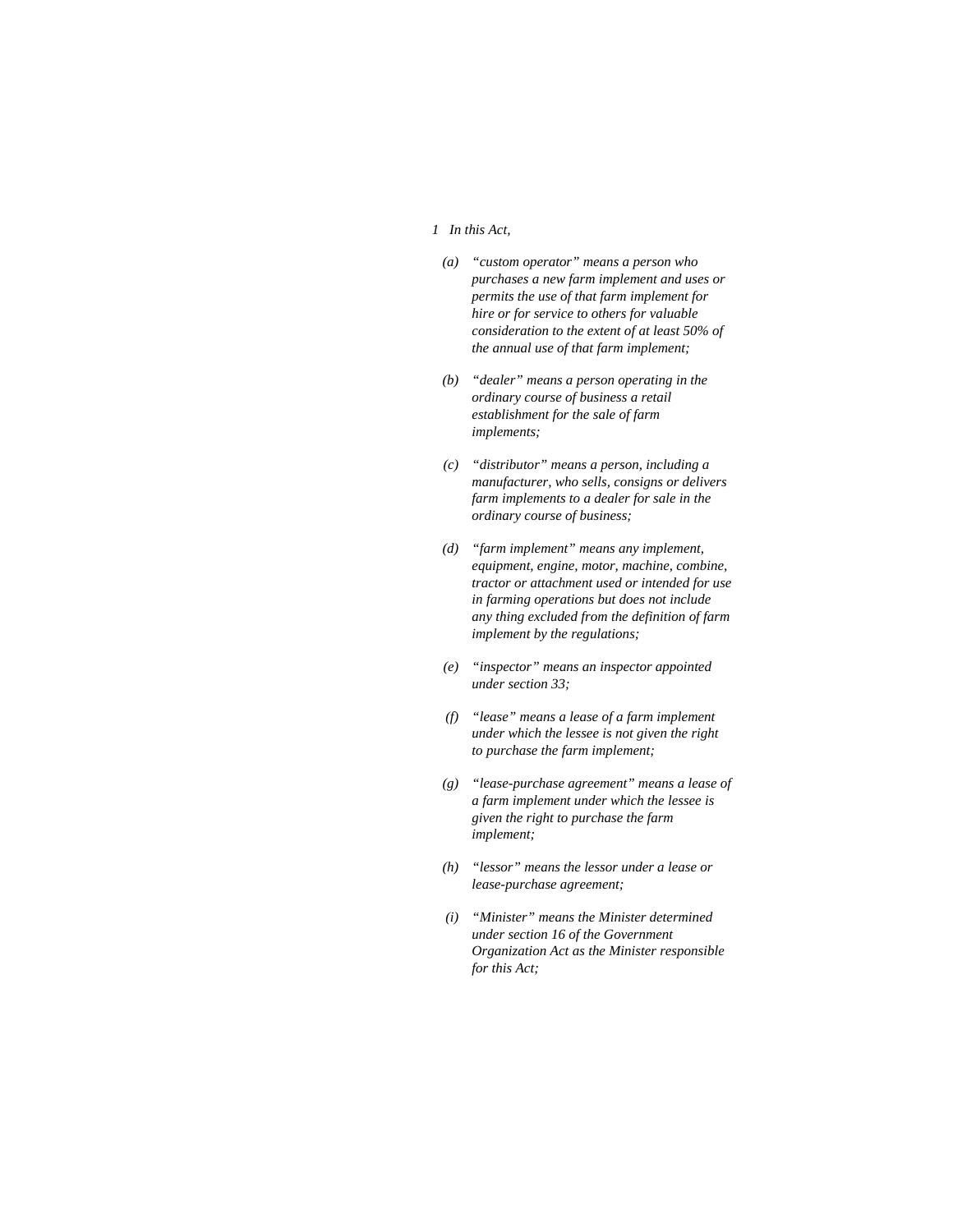*(j) "purchaser" means a farmer who purchases a farm implement for the farmer's own farming use.* 

# **3** Section 26 presently reads:

- *26(1) No person shall*
- *(a) carry on business as a dealer unless the person is the holder of a dealer's licence,*
- *(b) carry on business as a lessor of farm implements unless the person is the holder of a dealer's licence, or*
- *(c) carry on business as a distributor unless the person is the holder of a distributor's licence*

*issued to the person under this Act.* 

*(2) A licence must not be issued under this Act unless the applicant furnishes to the Minister a bond in favour of the Crown in right of Alberta* 

- *(a) in the form prescribed in the regulations, and*
- *(b) in an amount prescribed by the Minister.*

*(3) The Minister may at any time require a licensee to furnish a bond in a greater amount than that already furnished under subsection (2).* 

*(4) When a bond furnished under this section is forfeited, the proceeds must be used to the benefit of persons who have claims against the licensee that are accepted by the Minister in accordance with the terms of the bond and must be paid out by the surety on the direction of the Minister in accordance with the terms of the bond.* 

**4** Section 27 presently reads: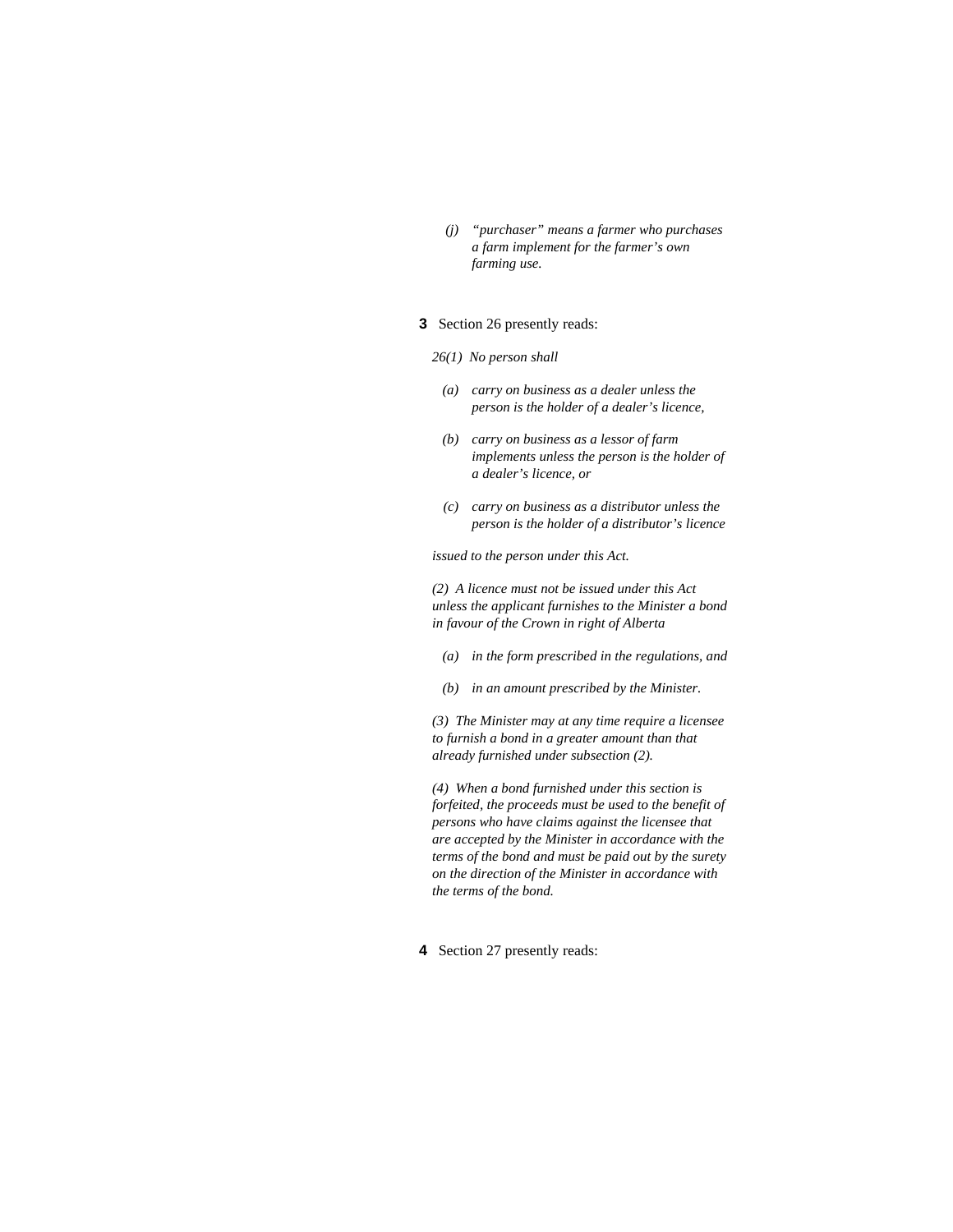*27(1) The Minister may cancel or suspend a licence issued under this Act if* 

- *(a) it is in the public interest to do so, or*
- *(b) the licensee contravenes this Act or the regulations.*
- *(2) When a licensee* 
	- *(a) applies for a renewal of a licence for the succeeding year before the licensee's existing licence expires, and*
	- *(b) the application is accompanied with the prescribed documents and fees,*

*the existing licence remains in force until the new licence is issued or until the Minister notifies the licensee that the licensee will not be issued a new licence.* 

#### **5** Section 28 presently reads:

#### *28(1) A person*

- *(a) who has been refused a licence, or*
- *(b) whose licence has been cancelled or suspended*

*may appeal the refusal, cancellation or suspension by serving the Minister with a notice of appeal within 30 days after being notified in writing of the refusal, cancellation or suspension.* 

*(2) The Minister shall, within 30 days after being served with a notice of appeal under subsection (1), appoint an appeal board to hear the appeal.* 

*(3) The Minister may set the time within which the appeal board is to hear an appeal and render a decision and may extend that time.*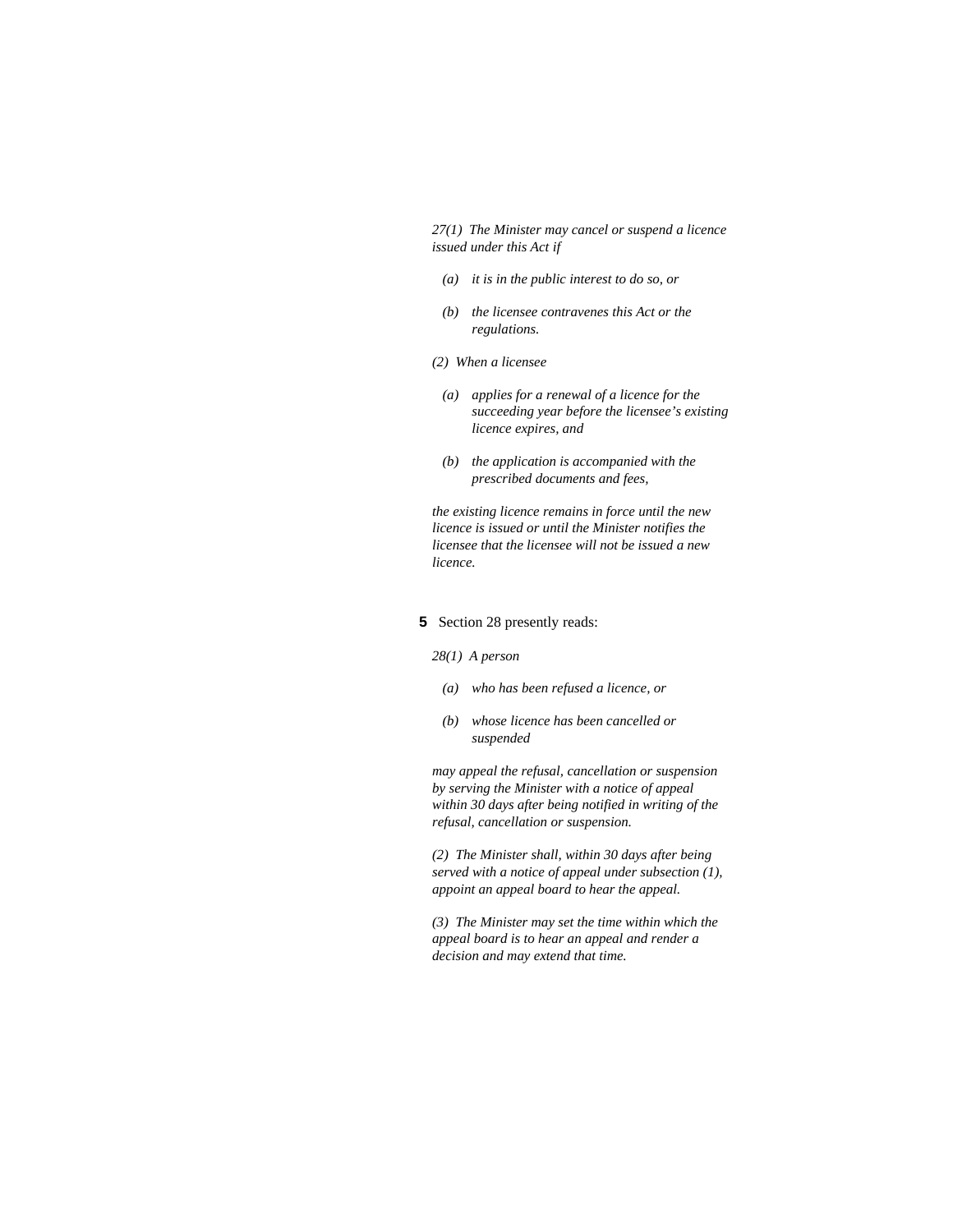*(4) An appeal board that hears an appeal under this section may, by order, either* 

- *(a) confirm the refusal, cancellation or suspension,*
- *(b) direct that a licence be issued,*
- *(c) reinstate a cancelled licence,*
- *(d) substitute a suspension for a cancellation or a cancellation for a suspension, or*
- *(e) remove or vary a suspension.*

*(5) An appeal board appointed under this section shall consist of the following members:* 

- *(a) a person who is designated as chair of the appeal board by the Minister, and*
- *(b) not less than 2 and not more than 4 other persons who are persons licensed under this Act.*

*(6) The Minister may pay those fees and reasonable living and travelling expenses that the Minister considers proper to the members of an appeal board.* 

*(7) The Minister or a person whose appeal is heard by an appeal board may appeal the decision of the appeal board by applying by originating notice to the Court of Queen's Bench within 30 days after being notified in writing of the decision, and the Court may make any order that an appeal board may make under subsection (4).* 

**6** Section 29 presently reads in part:

*(2) The Court may hear an application made under this section not less than 2 days after the originating notice has been served on the Minister.* 

**7** Regulations.